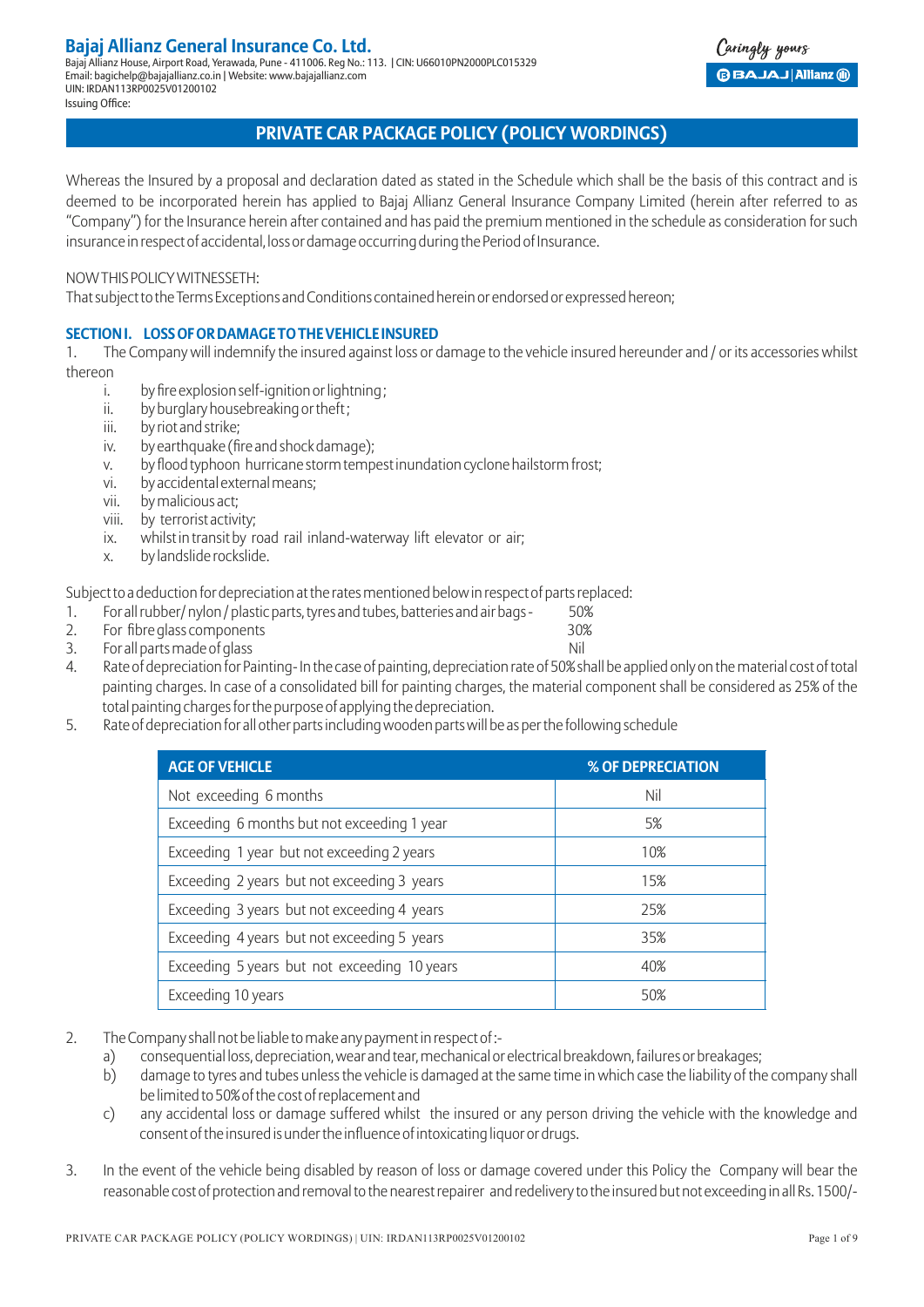in respect of any one accident.

The insured may authorise the repair of the vehicle necessitated by damage for which the Company may be liable under this Policy provided that :

- a) the estimated cost of such repair including replacements, if any, does not exceed Rs.500/-;
- b) the Company is furnished forthwith with a detailed estimate of the cost of repairs; and
- c) the insured shall give the Company every assistance to see that such repair is necessary and the charges are reasonable.

### **SUM INSURED – INSURED'S DECLARED VALUE (IDV)**

The Insured's Declared Value (IDV) of the vehicle will be deemed to be the 'SUM INSURED' for the purpose of this policy which is fixed at the commencement of each policy period for the insured vehicle.

The IDV of the vehicle (and accessories if any fitted to the vehicle) is to be fixed on the basis of the manufacturer's listed selling price of the brand and model as the vehicle insured at the commencement of insurance/renewal and adjusted for depreciation (as per schedule below).

The schedule of age-wise depreciation as shown below is applicable for the purpose of Total Loss/Constructive Total Loss (TL/CTL) claims only.

### THE SCHEDULE OF DEPRECIATION FOR FIXING IDV OF THE VEHICLE

| <b>AGE OF VEHICLE</b>                        | % OF DEPRECIATION |
|----------------------------------------------|-------------------|
| Not exceeding 6 months                       | 5%                |
| Exceeding 6 months but not exceeding 1 year  | 15%               |
| Exceeding 1 year but not exceeding 2 years.  | 20 %              |
| Exceeding 2 years but not exceeding 3 years  | 30 %              |
| Exceeding 3 years but not exceeding 4 years. | 40%               |
| Exceeding 4 years but not exceeding 5 years. | 50%               |

IDV of vehicles beyond 5 years of age and of obsolete models of the vehicles (i.e. models which the manufacturers have discontinued to manufacture) is to be determined on the basis of an understanding between the insurer and the insured.

IDV shall be treated as the 'Market Value' throughout the policy period without any further depreciation for the purpose of Total Loss (TL) / Constructive Total Loss (CTL) claims.

The insured vehicle shall be treated as a CTL if the aggregate cost of retrieval and / or repair of the vehicle, subject to terms and conditions of the policy, exceeds 75% of the IDV of the vehicle.

### **SECTION II - LIABILITY TO THIRD PARTIES**

- 1. Subject to the limits of liability as laid down in the Schedule hereto the Company will indemnify the insured in the event of an accident caused by or arising out of the use of the vehicle against all sums which the insured shall become legally liable to pay in respect of :
	- i. death of or bodily injury to any person including occupants carried in the vehicle (provided such occupants are not carried for hire or reward) but except so far as it is necessary to meet the requirements of Motor Vehicles Act, the Company shall not be liable where such death or injury arises out of and in the course of the employment of such person by the insured.
	- ii. damage to property other than property belonging to the insured or held in trust or in the custody or control of the insured.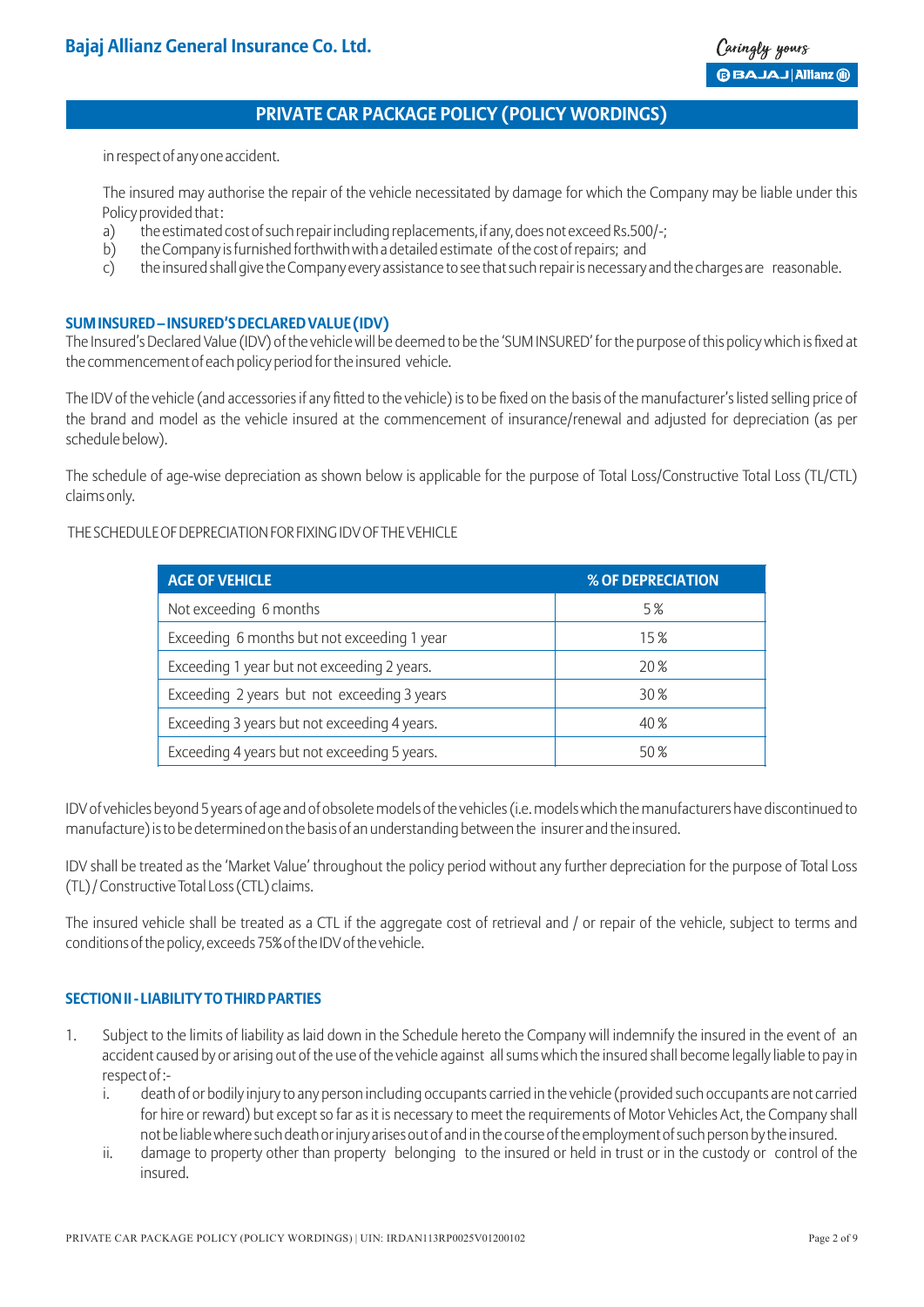- 2. The Company will pay all costs and expenses incurred with its written consent.
- 3. In terms of and subject to the limitations of the indemnity granted by this section to the insured, the Company will indemnify any driver who is driving the vehicle on the insured's order or with insured's permission provided that such driver shall as though he/she was the insured observe fulfill and be subject to the terms exceptions and conditions of this Policy in so far as they apply.
- 4. In the event of the death of any person entitled to indemnity under this policy the Company will in respect of the liability incurred by such person indemnify his/her personal representative in terms of and subject to the limitations of this Policy provided that such personal representative shall as though such representative was the insured observe fulfill and be subject to the terms exceptions and conditions of this Policy in so far as they apply.
- 5. The Company may at its own option
	- (A) arrange for representation at any Inquest or Fatal Inquiry in respect of any death which may be the subject of indemnity under this Policy and
	- (B) undertake the defence of proceedings in any Court of Law in respect of any act or alleged offence causing or relating to any event which may be the subject of indemnity under this Policy.

### **AVOIDANCE OF CERTAIN TERMS AND RIGHT OF RECOVERY**

Nothing in this Policy or any endorsement hereon shall affect the right of any person indemnified by this Policy or any other person to recover an amount under or by virtue of the provisions of the Motor Vehicles Act.

But the insured shall repay to the Company all sums paid by the Company which the Company would not have been liable to pay but for the said provisions.

### **APPLICATION OF LIMITS OF INDEMNITY**

In the event of any accident involving indemnity to more than one person any limitation by the terms of this Policy and/or of any Endorsement thereon of the amount of any indemnity shall apply to the aggregate amount of indemnity to all persons indemnified and such indemnity shall apply in priority to the insured.

### **SECTION III – PERSONAL ACCIDENT COVER**

### **FOR OWNER-DRIVER**

1. The Company undertakes to pay compensation as per the following scale for bodily injury/ death sustained by the owner-driver of the vehicle, in direct connection with the vehicle insured or whilst driving or mounting into/dismounting from the vehicle insured or whilst traveling in it as a co-driver, caused by violent accidental external and visible means which independent of any other cause shall within six calendar months of such injury result in:

| <b>Nature of injury</b>                                                       | <b>Scale of compensation</b> |
|-------------------------------------------------------------------------------|------------------------------|
| (I) Death                                                                     | 100%                         |
| (ii) Loss of two limbs or sight of two eyes or one limb and sight of one eye. | 100%                         |
| (iii) Loss of one limb or sight of one eye                                    | 50%                          |
| (iv) Permanent total disablement from injuries other than named above.        | 100%                         |

Provided always that

- A. compensation shall be payable under only one of the items (i) to (iv) above in respect of the owner-driver arising out of any one occurrence and the total liability of the insurer shall not in the aggregate exceed the sum of Rs. 15 lakhs during any one period of insurance.
- B. no compensation shall be payable in respect of death or bodily injury directly or indirectly wholly or in part arising or resulting from or traceable to (1) intentional self injury suicide or attempted suicide physical defect or infirmity or (2) an accident happening whilst such person is under the influence of intoxicating liquor or drugs.
- C. Such compensation shall be payable directly to the insured or to his/her legal representatives whose receipt shall be the full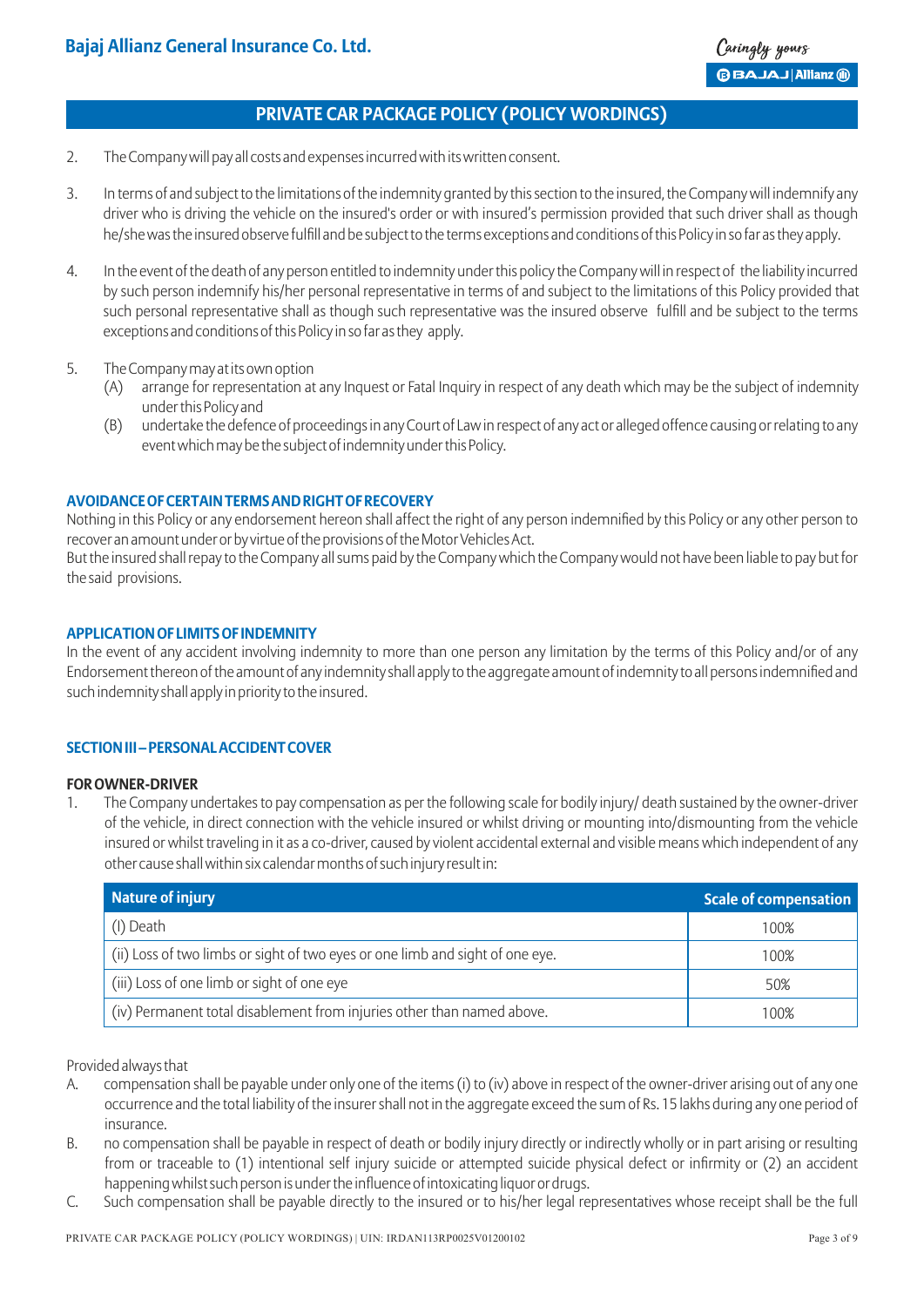discharge in respect of the injury to the insured.

- 2. This cover is subject to
- (a) the owner-driver is the registered owner of the vehicle insured herein;
- $(b)$  the owner-driver is the insured named in this policy.
- (c) the owner-driver holds an effective driving license, in accordance with the provisions of Rule 3 of the Central Motor Vehicles Rules, 1989, at the time of the accident.

#### **GENERAL EXCEPTIONS**

(Applicable to all Sections of the Policy)

The Company shall not be liable under this Policy in respect of:

- 1. any accidental loss or damage and/or liability caused sustained or incurred outside the Geographical area;
- 2. any claim arising out of any contractual liability;
- 3. any accidental loss damage and/or liability caused sustained or incurred whilst the vehicle insured herein is
	- (a) being used otherwise than in accordance with the 'Limitations as to Use'
	- or
	- (b) being driven by or is for the purpose of being driven by him/her in the charge of any person other than a Driver as stated in the Driver's Clause.
- 4. (a) Any accidental loss or damage to any property whatsoever or any loss or expense whatsoever resulting or arising there from or any consequential loss
	- (b) any liability of whatsoever nature directly or indirectly caused by or contributed to by or arising from ionising radiations or contamination by radioactivity from any nuclear fuel or from any nuclear waste from the combustion of nuclear fuel. For the purpose of this exception combustion shall include any self-sustaining process of nuclear fission.
- 5. Any accidental loss or damage or liability directly or indirectly caused by or contributed to by or arising from nuclear weapons material.
- 6. Any accidental loss damage and/or liability directly or indirectly or proximately or remotely occasioned by contributed to by or traceable to or arising out of or in connection with war, invasion, the act of foreign enemies, hostilities or warlike operations (whether before or after declaration of war) civil war, mutiny rebellion, military or usurped power or by any direct or indirect consequence of any of the said occurrences and in the event of any claim hereunder the insured shall prove that the accidental loss damage and/or liability arose independently of and was in no way connected with or occasioned by or contributed to by or traceable to any of the said occurrences or any consequences thereof and in default of such proof, the Company shall not be liable to make any payment in respect of such a claim.

### **DEDUCTIBLE**

The Company shall not be liable for each and every claim under Section - I (loss of or damage to the vehicle insured) of this Policy in respect of the deductible stated in the schedule.

### **CONDITIONS**

This Policy and the Schedule shall be read together and any word or expression to which a specific meaning has been attached in any part of this Policy or of the Schedule shall bear the same meaning wherever it may appear.

1. Notice shall be given in writing to the Company immediately upon the occurrence of any accidental loss or damage in the event of any claim and thereafter the insured shall give all such information and assistance as the Company shall require. Every letter claim writ summons and/or process or copy thereof shall be forwarded to the Company immediately on receipt by the insured. Notice shall also be given in writing to the Company immediately the insured shall have knowledge of any impending prosecution, inquest or fatal inquiry in respect of any occurrence which may give rise to a claim under this Policy. In case of theft or criminal act which may be the subject of a claim under this Policy the insured shall give immediate notice to the police and co-operate with the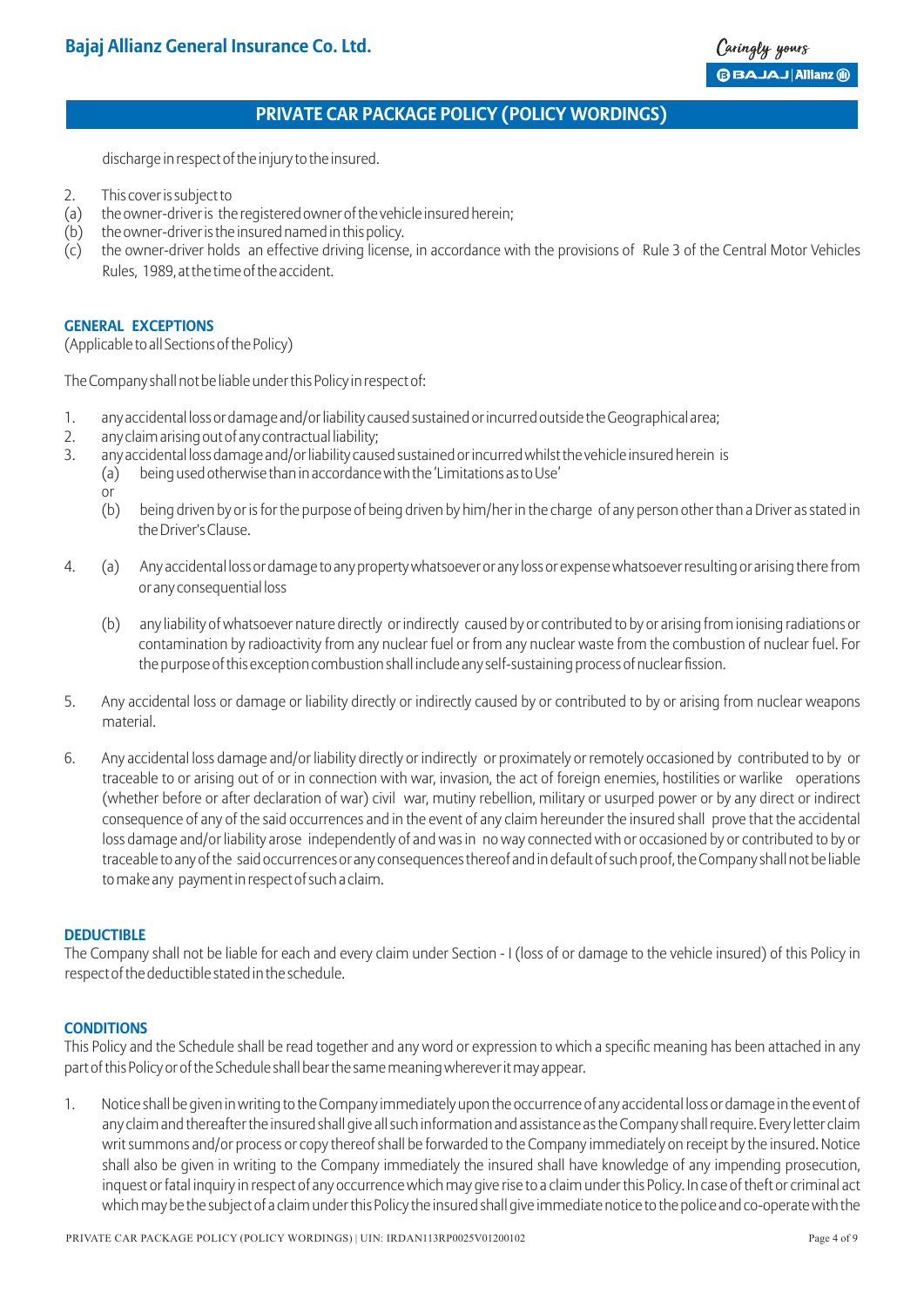Company in securing the conviction of the offender.

- 2. No admission offer promise payment or indemnity shall be made or given by or on behalf of the insured without the written consent of the Company which shall be entitled if it so desires to take over and conduct in the name of the insured the defence or settlement of any claim or to prosecute in the name of the insured for its own benefit any claim for indemnity or otherwise and shall have full discretion in the conduct of any proceedings or in the settlement of any claim and the insured shall give all such information and assistance as the Company may require.
- 3. The Company may at its own option repair reinstate or replace the vehicle or part thereof and/or its accessories or may pay in cash the amount of the loss or damage and the liability of the Company shall not exceed:
	- a) for total loss / constructive total loss of the vehicle the Insured's Declared Value (IDV) of the vehicle (including accessories thereon) as specified in the Schedule less the value of the wreck.
	- b) for partial losses, i.e. losses other than Total Loss/Constructive Total Loss of the vehicle actual and reasonable costs of repair and/or replacement of parts lost/damaged subject to depreciation as per limits specified.
- 4. The insured shall take all reasonable steps to safeguard the vehicle from loss or damage and to maintain it in efficient condition and the Company shall have at all times free and full access to examine the vehicle or any part thereof or any driver or employee of the insured. In the event of any accident or breakdown, the vehicle shall not be left unattended without proper precautions being taken to prevent further damage or loss and if the vehicle be driven before the necessary repairs are effected any extension of the damage or any further damage to the vehicle shall be entirely at the insured's own risk.
- 5. The Company may cancel the policy by sending seven days notice by recorded delivery to the insured at insured's last known address and in such event will return to the insured the premium paid less the pro rata portion thereof for the period the Policy has been in force or the policy may be cancelled at any time by the insured on seven days' notice by recorded delivery and provided no claim has arisen during the currency of the policy, the insured shall be entitled to a return of premium less premium at the Company's Short Period rates for the period the Policy has been in force. Under normal circumstances, Policy will not be cancelled except for reasons of mis-representation, fraud, non- disclosure of material facts or non-cooperation. Return of the premium by the company will be subject to retention of the minimum premium of Rs.100/- (or Rs.25/- in respect of vehicles specifically designed/modified for use by blind/handicapped/mentally challenged persons). Where the ownership of the vehicle is transferred, the policy cannot be cancelled unless evidence that the vehicle is insured elsewhere is produced.
- 6. If at the time of occurrence of an event that gives rise to any claim under this policy there is in existence any other insurance covering the same liability, the Company shall not be liable to pay or contribute more than its ratable proportion of any compensation, cost or expense.
- 7. If any dispute or difference shall arise as to the quantum to be paid under this policy (liability being otherwise admitted), such difference shall independent of all other questions be referred to the decision of a sole arbitrator to be appointed in writing by the parties to the dispute or if they cannot agree upon a single arbitrator within 30 days of any party invoking Arbitration, the same shall be referred to a panel of three arbitrators comprising two arbitrators one to be appointed by each of the parties to the dispute / difference, and a third arbitrator to be appointed by such two arbitrators who shall act as the presiding arbitrator and Arbitration shall be conducted under and in accordance with the provisions of the Arbitration and Conciliation Act, 1996.

It is clearly agreed and understood that no difference or dispute shall be referable to Arbitration as hereinbefore provided, if the Company has disputed or not accepted liability under or in respect of this policy.

It is hereby expressly stipulated and declared that it shall be condition precedent to any right of action or suit upon this policy that the award by such arbitrator/ arbitrators of the amount of the loss or damage shall be first obtained. It is also hereby further expressly agreed and declared that if the Company shall disclaim liability to the insured for any claim

- hereunder and such claim shall not, within twelve calendar months from the date of such disclaimer have been made the subject matter of a suit in a court of law, then the claim shall for all purposes be deemed to have been abandoned and shall not thereafter be recoverable hereunder.
- 8. On receipt of all required information/ documents that are relevant and necessary for the claim, the Company shall, within a period of 30 days offer a settlement of the claim to the insured. If the Company, for any reasons, decides to reject a claim under the policy, it shall do so within a period of 30 days from the receipt of last relevant and necessary document. In the event the claim is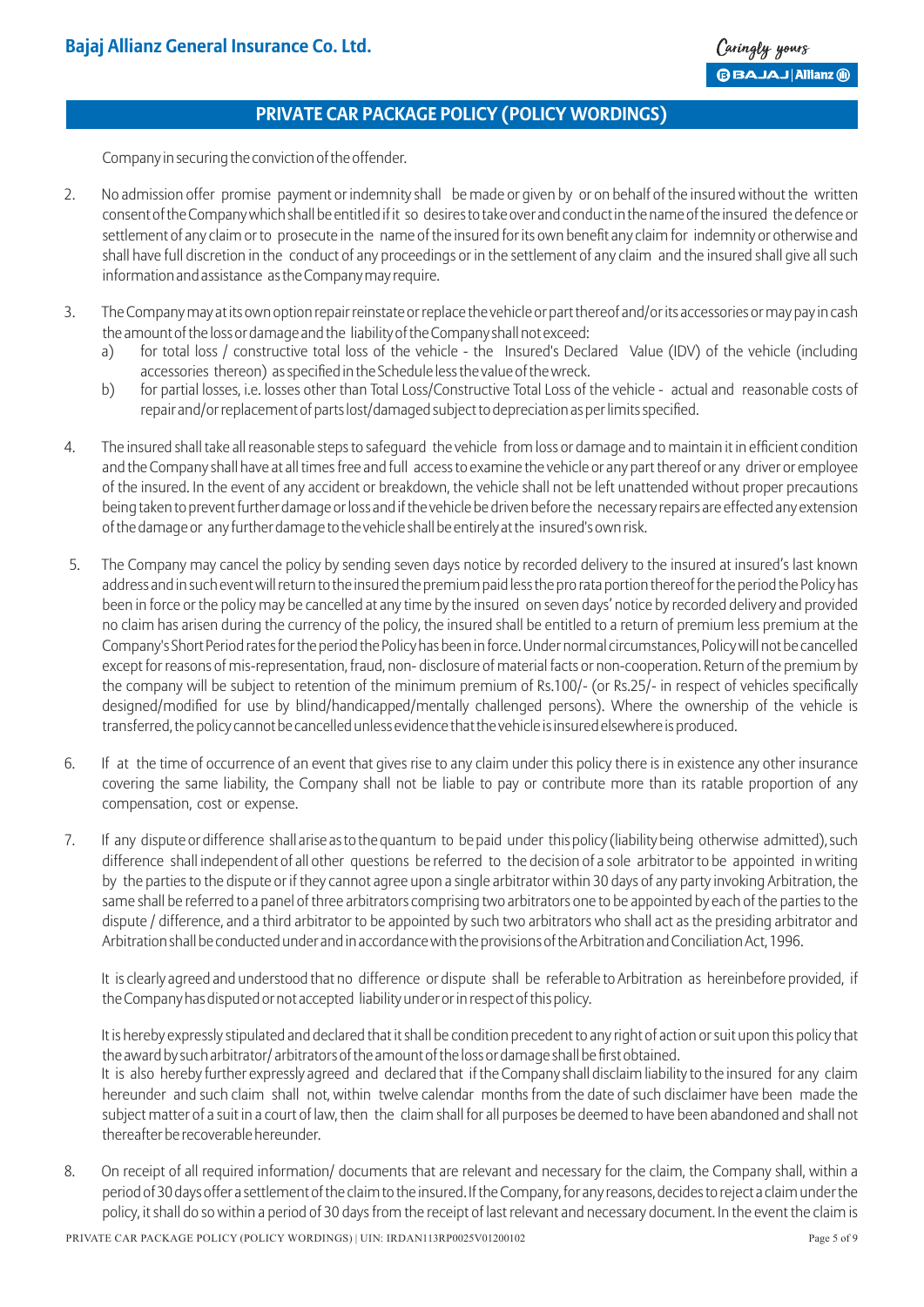not settled within 30 days as stipulated above, the insurer shall be liable to pay interest at a rate, which is 2% above the bank rate from the date of receipt of last relevant and necessary document from the insured/claimant by insurer till the date of actual payment. (Applicable only to Claims with regard to Section I of the Policy).

- 9. The due observance and fulfillment of the terms, conditions and endorsements of this Policy in so far as they relate to anything to be done or complied with by the insured and the truth of the statements and answers in the said proposal shall be conditions precedent to any liability of the Company to make any payment under this Policy.
- 10. On renewal, the benefits provided under the policy and/or terms and conditions of the policy including premium rate may subject to change.
- 11. In the event of the death of the sole insured, this policy will not immediately lapse but will remain valid for a period of three months from the date of the death of insured or until the expiry of this policy (whichever is earlier). During the said period, legal heir(s) of the insured to whom the custody and use of the Motor Vehicle passes may apply to have this Policy transferred to the name(s) of the heir(s) or obtain a new insurance policy for the Motor Vehicle.

Where such legal heir(s) desire(s) to apply for transfer of this policy or obtain a new policy for the vehicle such heir(s) should make an application to the Company accordingly within the aforesaid period. All such applications should be accompanied by:-

- a) Death Certificate in respect of the insured
- b) Proof of title to the vehicle
- c) Original Policy.

The Company reserves its rights to abide by any order of the court in regard to declaration about the legal heir / heiress and ownership of the vehicle and the nominee will not have any right to dispute such order of the Court.

Welcome to Bajaj Allianz and Thank You for Choosing us as your insurer.

Please read your Policy and Schedule. The Policy and Policy Schedule set out the terms of your contract with us. Please read your Policy and Policy Schedule carefully to ensure that the cover meets your needs.

### **Resolving Issues**

We do our best to ensure that our customers are delighted with the service they receive from Bajaj Allianz. If you are dissatisfied we would like to inform you that we have a procedure for resolving issues. Please include your policy number in any communication. This will help us deal with the issue more efficiently. If you don't have it, please call your Branch office.

### First Step

Initially, we suggest you contact the Branch Manager / Regional Manager of the local office which has issued the policy. The address and telephone number will be available in the policy.

### Second Step

Naturally, we hope the issue can be resolved to your satisfaction at the earlier stage itself. But if you feel dissatisfied with the suggested resolution of the issue after contacting the local office, please e-mail or write to:

Customer Care Cell

Bajaj Allianz General Insurance Co. Ltd.

Bajaj Allianz House, Airport Road, Yerawada, Pune 411 006

E-mail: bagichelp@bajajallianz.co.in

If you are still not satisfied, you can approach the Insurance Ombudsman in the respective area for resolving the issue. The contact details of the Ombudsman offices are mentioned below: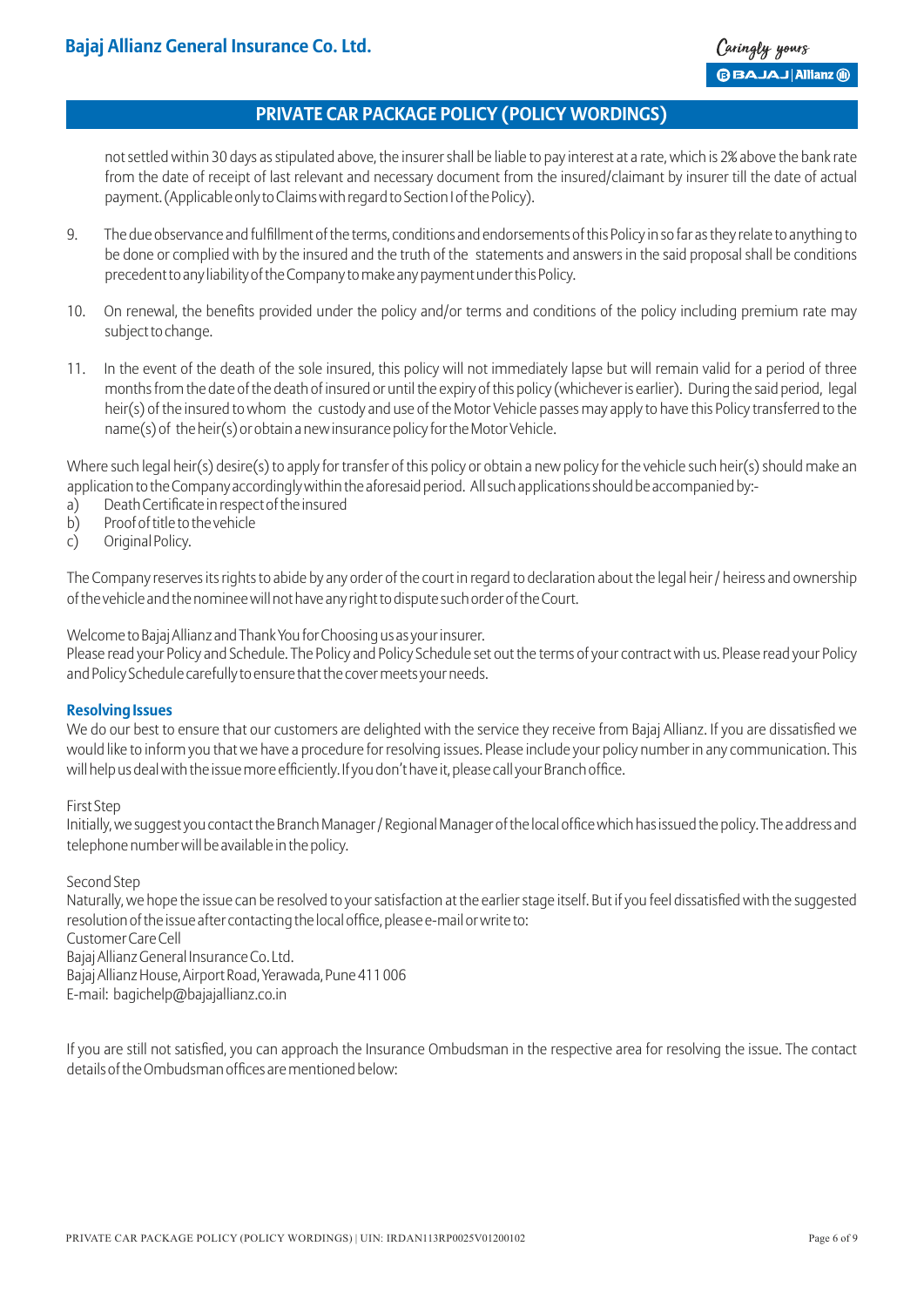| <b>Office Details</b>                                                                                                                                                                                                                                                          | <b>Jurisdiction of Office Union Territory, District)</b>                        |
|--------------------------------------------------------------------------------------------------------------------------------------------------------------------------------------------------------------------------------------------------------------------------------|---------------------------------------------------------------------------------|
| <b>AHMEDABAD</b><br>Office of the Insurance Ombudsman,<br>2 <sup>nd</sup> floor, Ambica House, Near C.U. Shah College, 5, Navyug<br>Colony, Ashram Road, Ahmedabad - 380 014.<br>Tel.: 079 - 27546150 / 27546139 Fax: 079 - 27546142<br>Email: bimalokpal.ahmedabad@gbic.co.in | Gujarat, Dadra & Nagar Haveli,<br>Daman and Diu.                                |
| <b>BENGALURU</b><br>Office of the Insurance Ombudsman,<br>Jeevan Soudha Building, PID No. 57-27-N-19 Ground Floor,<br>19/19, 24th Main Road, JP Nagar, Ist Phase, Bengaluru - 560 078.<br>Tel.: 080 - 26652048 / 26652049<br>Email: bimalokpal.bengaluru@gbic.co.in            | Karnataka.                                                                      |
| <b>BHOPAL</b><br>Office of the Insurance Ombudsman,<br>Janak Vihar Complex, 2 <sup>nd</sup> Floor, 6, Malviya Nagar, Opp. Airtel<br>Office, Near New Market, Bhopal-462003.<br>Tel.: 0755 - 2769201 / 2769202 Fax: 0755 - 2769203<br>Email: bimalokpal.bhopal@gbic.co.in       | Madhya Pradesh, Chattisgarh.                                                    |
| <b>BHUBANESHWAR</b><br>Office of the Insurance Ombudsman,<br>62, Forest park, Bhubneshwar - 751 009.<br>Tel.: 0674 - 2596461 /2596455 Fax: 0674 - 2596429<br>Email: bimalokpal.bhubaneswar@gbic.co.in                                                                          | Orissa.                                                                         |
| <b>CHANDIGARH</b><br>Office of the Insurance Ombudsman,<br>S.C.O. No. 101, 102 & 103, 2nd Floor, Batra Building, Sector 17<br>$-$ D, Chandigarh $-$ 160 017.<br>Tel.: 0172 - 2706196 / 2706468 Fax: 0172 - 2708274<br>Email: bimalokpal.chandigarh@gbic.co.in                  | Punjab, Haryana, Himachal Pradesh, Jammu & Kashmir,<br>Chandigarh.              |
| <b>CHENNAI</b><br>Office of the Insurance Ombudsman,<br>Fatima Akhtar Court, 4 <sup>th</sup> Floor, 453, Anna Salai, Teynampet,<br>CHENNAI-600018.<br>Tel.: 044 - 24333668 / 24335284 Fax: 044 - 24333664<br>Email: bimalokpal.chennai@qbic.co.in                              | Tamil Nadu, Pondicherry Town and Karaikal (which are part of<br>Pondicherry).   |
| <b>DELHI</b><br>Office of the Insurance Ombudsman,<br>2/2 A, Universal Insurance Building, Asaf Ali Road, New Delhi -<br>110002.<br>Tel.: 011 - 23239633 / 23237532 Fax: 011 - 23230858<br>Email: bimalokpal.delhi@gbic.co.in                                                  | Delhi.                                                                          |
| <b>GUWAHATI</b><br>Office of the Insurance Ombudsman,<br>Jeevan Nivesh, 5 <sup>th</sup> Floor, Nr. Panbazar over bridge, S.S. Road,<br>Guwahati-781001(ASSAM).<br>Tel.: 0361 - 2132204 / 2132205 Fax: 0361 - 2732937<br>Email: bimalokpal.guwahati@gbic.co.in                  | Assam, Meghalaya, Manipur, Mizoram, Arunachal Pradesh,<br>Nagaland and Tripura. |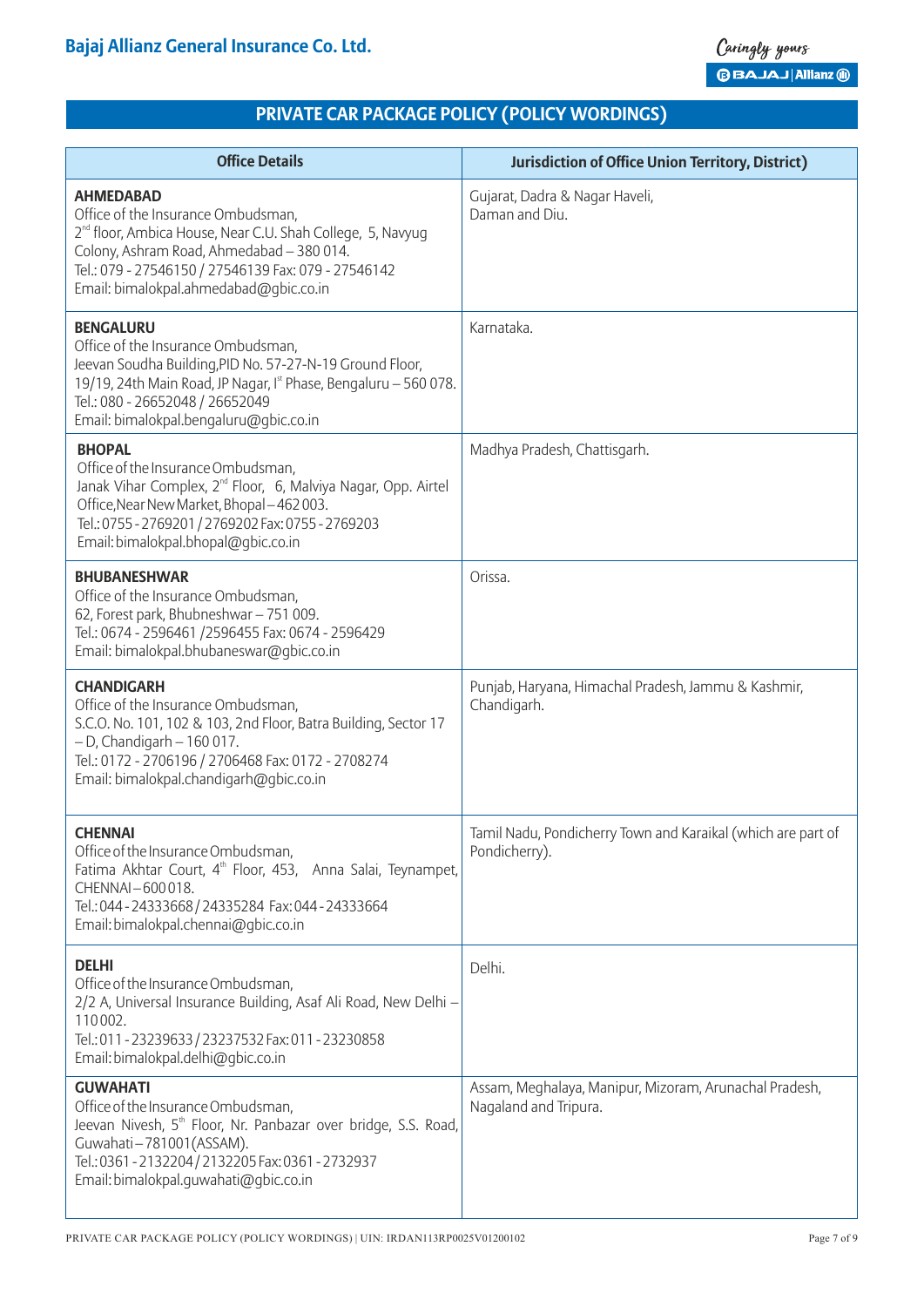| <b>Office Details</b>                                                                                                                                                                                                                                        | <b>Jurisdiction of Office Union Territory, District)</b>                                                                                                                                                                                                                                                                                                                                                                                                                                        |
|--------------------------------------------------------------------------------------------------------------------------------------------------------------------------------------------------------------------------------------------------------------|-------------------------------------------------------------------------------------------------------------------------------------------------------------------------------------------------------------------------------------------------------------------------------------------------------------------------------------------------------------------------------------------------------------------------------------------------------------------------------------------------|
| <b>HYDERABAD</b><br>Office of the Insurance Ombudsman,<br>6-2-46, 1st floor, "Moin Court", Lane Opp. Saleem Function Palace,<br>A.C. Guards, Lakdi-Ka-Pool, Hyderabad - 500 004.<br>Tel.: 040 - 65504123 / 23312122 Fax: 040 - 23376599                      | Andhra Pradesh, Telangana, Yanam and part of Territory of<br>Pondicherry.                                                                                                                                                                                                                                                                                                                                                                                                                       |
| <b>JAIPUR</b><br>Office of the Insurance Ombudsman,<br>Jeevan Nidhi - II Bldg., Gr. Floor, Bhawani Singh Marg, Jaipur - 302<br>005.<br>Tel.: 0141 - 2740363                                                                                                  | Rajasthan.                                                                                                                                                                                                                                                                                                                                                                                                                                                                                      |
| <b>ERNAKULAM</b><br>Office of the Insurance Ombudsman,<br>2 <sup>nd</sup> Floor, Pulinat Bldg., Opp. Cochin Shipyard, M. G. Road,<br>Ernakulam - 682 015.<br>Tel.: 0484 - 2358759 / 2359338 Fax: 0484 - 2359336<br>Email: bimalokpal.ernakulam@gbic.co.in    | Kerala, Lakshadweep, Mahe-a part of Pondicherry                                                                                                                                                                                                                                                                                                                                                                                                                                                 |
| <b>KOLKATA</b><br>Office of the Insurance Ombudsman,<br>Hindustan Bldg. Annexe, 4 <sup>th</sup> Floor, 4, C.R. Avenue, KOLKATA - 700<br>072.<br>Tel.: 033 - 22124339 / 22124340 Fax: 033 - 22124341<br>Email: bimalokpal.kolkata@gbic.co.in                  | West Bengal, Sikkim, Andaman & Nicobar Islands.                                                                                                                                                                                                                                                                                                                                                                                                                                                 |
| <b>LUCKNOW-</b><br>Office of the Insurance Ombudsman,<br>6 <sup>th</sup> Floor, Jeevan Bhawan, Phase-II, Nawal Kishore Road,<br>Hazratganj, Lucknow - 226 001.<br>Tel.: 0522 - 2231330 / 2231331 Fax: 0522 - 2231310<br>Email: bimalokpal.lucknow@qbic.co.in | Districts of Uttar Pradesh : Laitpur, Jhansi, Mahoba, Hamirpur,<br>Banda, Chitrakoot, Allahabad, Mirzapur, Sonbhabdra, Fatehpur,<br>Pratapgarh, Jaunpur, Varanasi, Gazipur, Jalaun, Kanpur, Lucknow,<br>Unnao, Sitapur, Lakhimpur, Bahraich, Barabanki, Raebareli,<br>Sravasti, Gonda, Faizabad, Amethi, Kaushambi, Balrampur, Basti,<br>Ambedkarnagar, Sultanpur, Maharajgang, Santkabirnagar,<br>Azamgarh, Kushinagar, Gorkhpur, Deoria, Mau, Ghazipur,<br>Chandauli, Ballia, Sidharathnagar. |
| <b>MUMBAI</b><br>Office of the Insurance Ombudsman, 3rd Floor, Jeevan Seva<br>Annexe, S.V. Road, Santacruz (W), Mumbai - 400 054.<br>Tel.: 022 - 26106552 / 26106960 Fax: 022 - 26106052<br>Email: bimalokpal.mumbai@gbic.co.in                              | Goa, Mumbai Metropolitan Region excluding Navi Mumbai &<br>Thane.                                                                                                                                                                                                                                                                                                                                                                                                                               |
| <b>NOIDA</b><br>Office of the Insurance Ombudsman,<br>Bhagwan Sahai Palace 4th Floor, Main Road, Naya Bans, Sector<br>15, Distt: Gautam Buddh Nagar, U.P-201301.<br>Tel.: 0120-2514250 / 2514251 / 2514253<br>Email: bimalokpal.noida@gbic.co.in             | State of Uttaranchal and the following Districts of Uttar Pradesh:<br>Agra, Aligarh, Bagpat, Bareilly, Bijnor, Budaun, Bulandshehar,<br>Etah, Kanooj, Mainpuri, Mathura, Meerut, Moradabad,<br>Muzaffarnagar, Oraiyya, Pilibhit, Etawah, Farrukhabad, Firozbad,<br>Gautambodhanagar, Ghaziabad, Hardoi, Shahjahanpur, Hapur,<br>Shamli, Rampur, Kashganj, Sambhal, Amroha, Hathras,<br>Kanshiramnagar, Saharanpur.                                                                              |